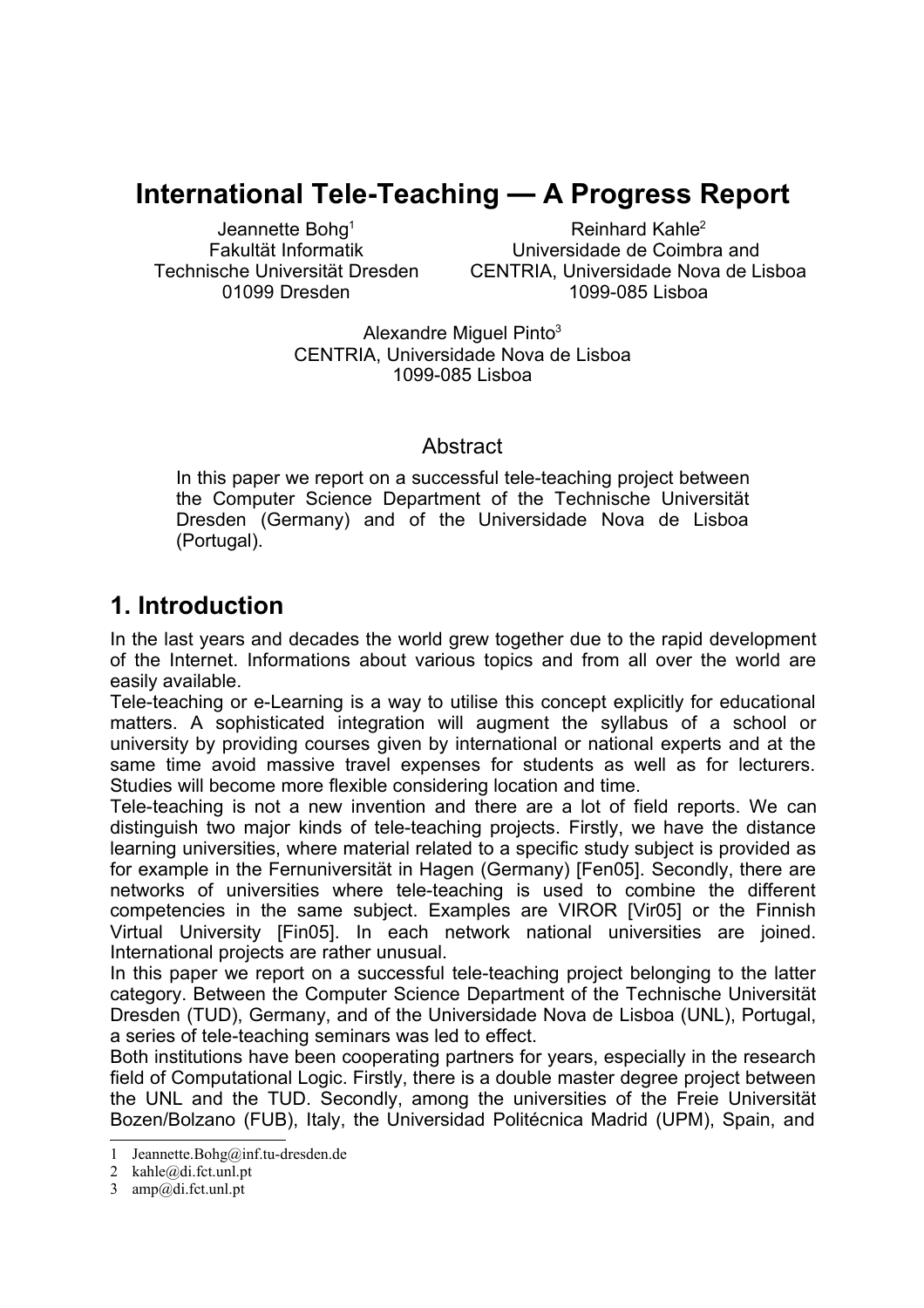the Technische Universiät Wien (TUW), Austria, both departments are part of the International Master in Computational Logic. Last but not least, they work together with the University of Indonesia in Jakarta and the Hanoi University of Technology, Vietnam, within an Asia-Link project of the European Union. Thus, students as well as lecturers are spread all over Europe and can even be found in South-East Asia. To meet the demand for sophisticated teaching at international level and to be flexible in time and place, tele-teaching seems to be suitable for our approaches. The seminar was therefore a test to integrate e-Learning in the syllabus of Computational Logic.

In our case, we were just interested in synchronous scenarios like lectures given in parallel in Lisbon and Dresden. For every single appointment there were two lecturers, one in Lisbon and one in Dresden. Both gave a talk in succession to the distributed audience in both cities. After each presentation there was the opportunity for a discussion. The talks were divided into two parts running in parallel: the slide presentation and the video transmission.

According to Geyer et. al [Gey05], there are three areas which are important for tele-teaching events: didactics, organisation and technology (also known as the DOT-strategy). Therefore, this paper is organised as follows: Firstly, we report on our experiences in the didactic field. The question, how lecturers as well as the students cope with this extraordinary situation, is in the main focus. Because of the internationality of the project and the great distance between the partners, the organisation of an event was a bit more complicated than it would have been the

#### case for a national project. The second part of the paper deals with this problem. The configuration of the technology turned out to be the major problem. Therefore, the last part contains the hardware and software requirements and a description of our main problems and their solutions.

# **2. Didactics**

With new means of communication the way how someone communicates by using these tools also changes. In [Fri03] the video conference is seen as a self-contained form of communication affected by

- technical conditions,
- benefits and skills of the communicating partners,
- and the aim of the communication.

So, our tele-teaching scenario requires other didactic concepts due to modified means of communication. If we take a closer look at these three points, we can state that the aim of a tele-teaching lecture has not changed in comparison to a "classic" lecture. What we are going to analyse in the following is what the technically conditioned limitations of our software are and how the lecturers and students can cope with them. First, we will consider the slide presentation where we used *WebCall* from JaTeK as our slide presentation tool. After that we will dwell on the video conference where we used *VidConference* by VidSoft.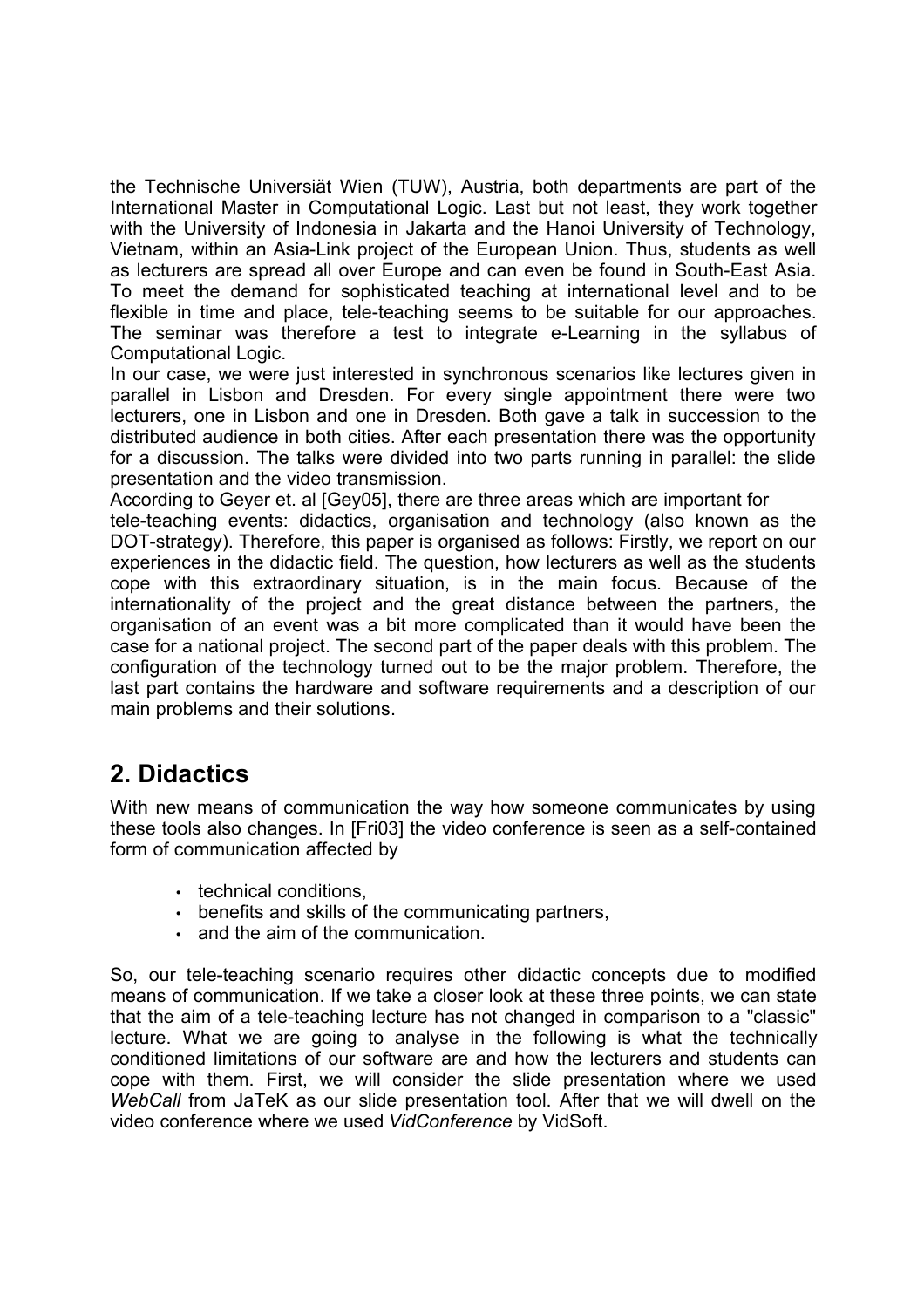### *2.1 Slide Presentation*

Presenting digital slides in lectures and talks has become as usual as using a microphone in big rooms with a large audience. Therefore, one might think that it should not make any difference if slides are not presented locally but remotely. Nevertheless, in practice, it turns out that slight differences had to be taken into consideration.

At first the presenter has to remember that after switching to the next slide there might be a short delay before it is visible for the remote audience. Our experiences show that the delay is between 1 and 3 seconds, while sound and picture are in realtime. However, this difference does not result in any problem, it should just be kept in mind of the presenter. *WebCall* eases this by marking the status of the visibility on the remote site. Before the lecturer goes on in the talk he should make sure that the appropriate slide is available for everybody.

The lecturer should also avoid quick movements with the mouse pointer on the slides because they will be transmitted as jumps and are hardly visible.

It is possible to write into the slides (e.g. by using a graphic tablet) but the quality is rather poor. So, it should be avoided. Instead, the lecturer has to take this into consideration when he is developing his or her slides. All important information should be written down because there is no possibility to add something during the talk.

However, it turned out that the video picture is good enough such that normal text on the blackboard is readable for the remote audience. Therefore, the lecturer has the possibility to make corrections or to give additions by using the blackboard rather than by changing the slides. Nevertheless, this option should be used rarely, because it is linked with motion, which might cannot be tracked by the slow camera. You can find further discussion about this problem in the following section.

### *2.2 Video Transmission*

As just mentioned, the video transmission can be used to show the blackboard of the lecturer to the remote audience. However, the main function of it is to show the lecturer in person. It turns out that to see the speaker is an essential prerequisite for the acceptance of tele-teaching by the remote audience. This requires more changes in the way the lecturer gives a presentation during the slide presentation.

Obviously, the space where he is visible for the remote audience is limited by the position, possible movements and velocity of the used controllable camera. The only thing one can influence is the camera's position.

The video device should be located far enough away from the lecturer to be able to also transmit gestures, but not too far away to make the observation of facial expressions possible.

Because the amount of the camera's possible movements and its velocity cannot be influenced, the lecturer has to adapt his movements to the abilities of the technology. In practice this means that to stay in one place is the best solution. This was actually the only significant difference compared with his usual way of giving lectures.

The presenter also has to remember that gestures, e.g. pointing to things outside of the scope of the camera, can have another or no meaning if they are not seen in relation to the room where the presenter is located. So they have to be considered more carefully.To avoid that the remote audience feels more like passive listeners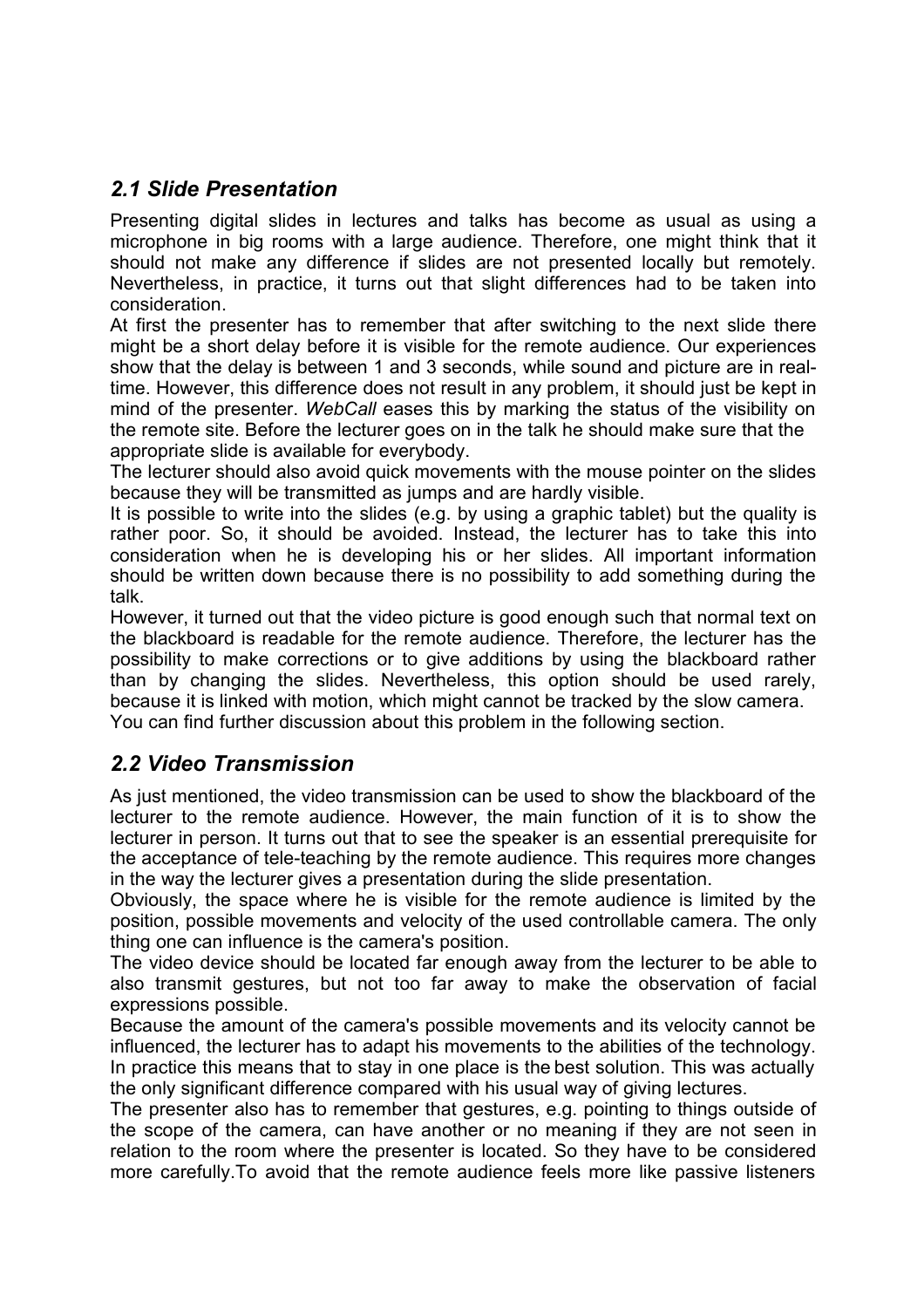than active participants of the lecture, the lecturer should look into the camera as much as possible. However, there is obviously no possibility to eye participants in the remote audience. This remark leads directly to the next section where some suggestions are made on how to activate and include the remote audience.

### *2.3 Encourage Interaction*

Due to the technical principles of tele-teaching in comparison to usual communication, it is difficult for the remote audience to feel as a part of the lecture. The usual attitude of most participants to a video picture is more bounded to passive entertainment.

At first, we try to activate the listeners by providing an extra wireless microphone for the audience. Making comments or asking was simplified.

Secondly, we announced explicit time for a discussion after each talk. This led to a lively interaction between both sides.

With respect to the general acceptance of tele-teaching by a remote audience we observed that, due to the visibility of the lecturer, the attention to follow the lectures comes close to a normal lecture. However, there are still three points which distinguish tele-teaching from them. First of all, an interruption of the lecturer often requires the intervention of a moderator who can use the microphone to attract the

lecturer's attention to a question in the remote audience. Furthermore, the use of microphones might be unusual for people in the audience. It requires, in particular, an adaption of the voice which is unfamiliar. Finally, the camera transmitting the picture of the audience to the lecturer's room makes the people in the remote lecture room feeling being constantly watched. Therefore they might be less relaxed as in a normal lecture room.

## **3.Organisation**

For the preparation of a tele-teaching seminar one has to take into account the content as well as the technical requirements. In this paper we focus on the latter issues. However, there are some words to say about the former ones.

Even if all technical facilities are working, the success of a tele-teaching seminar mainly depends on the interest of the participants. While the new technology might attract people for curiosity in the beginning, to keep them at it requires an elaborated and beneficial embedding of the event into the educational programme of the participating universities. In our case, this is guaranteed since the tele-teaching activities are embedded in a long standing cooperation between the TU Dresden and the UN Lisbon in the common field of Computational Logic. We mainly use teleteaching for a joint seminar where recent research topics of both partners are discussed. In general, a common research field is suitable to attract researchers as well as students to attend the tele-teaching activities. In this case the profit of the collaboration is obvious. It multiplies the benefits of a normal research seminar, as given at any university, by joining more experts and students in the discussion.

Concerning the technical realisation, the time constraints require small adaption of the time slots. A thoughtful choice is needed because there is one hour time shift between Germany and Portugal. Since the preparation of the technical equipment might require consultation of the technical stuff outside the department, their working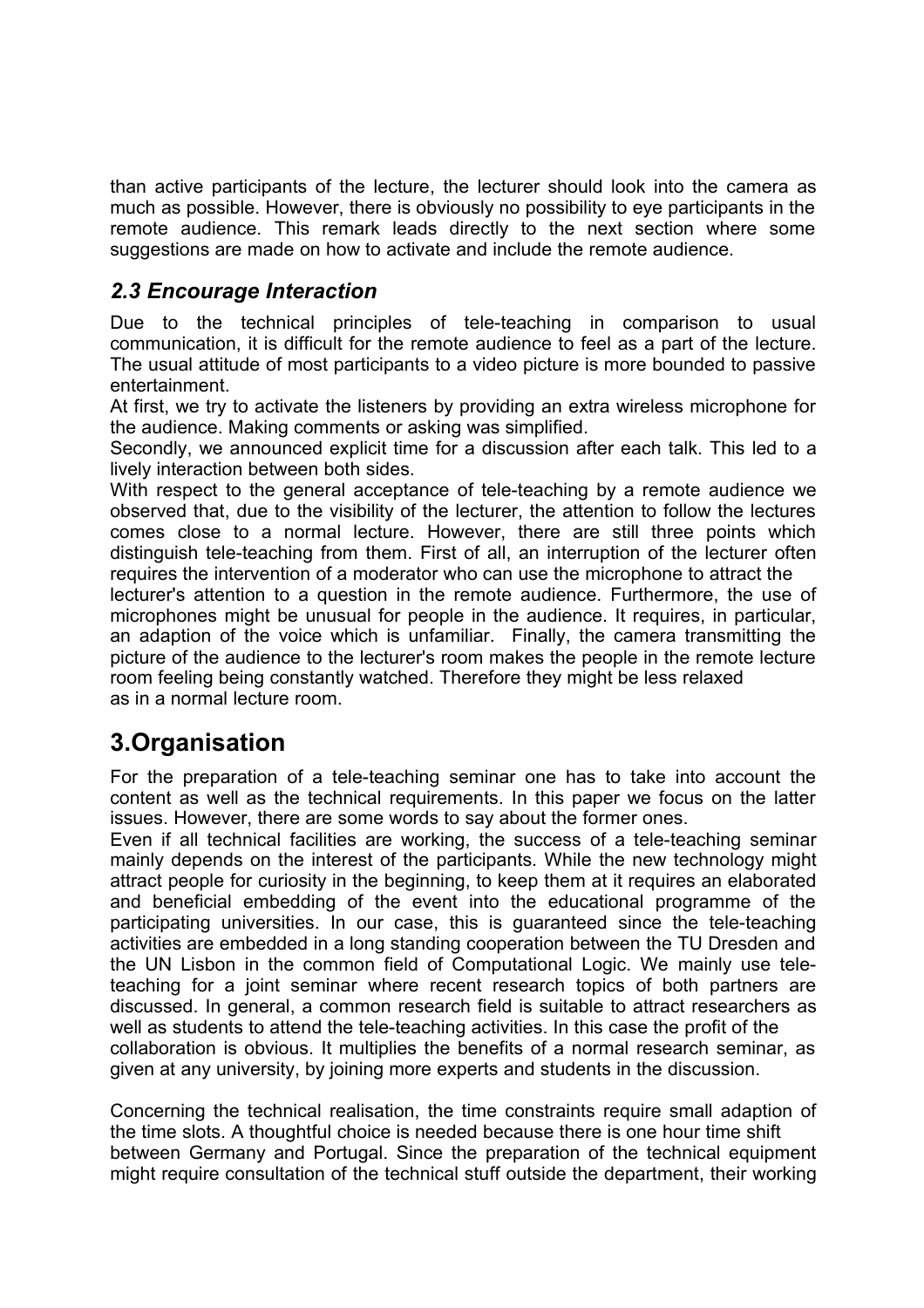hours have to be respected and taken into consideration.

Due to the large distance between Lisbon and Dresden the organisation of this series was not that easy but feasible. Long e-mails were written and uncountable dates of test sessions had to be arranged.

In [Boh04] exists a list of preparation steps which somehow reflect an ideal organisation of a tele-teaching event. It assumes that a date and time for the event is already fixed and a presenter or presenters are also committed to give a talk.

As early as possible, one should already clarify all local administrative necessities on both sides, like booking rooms, ensuring the accessibility (keys, Internet) and the announcement of the event. A date for a rehearsal, which is essential before *every* real tele-teaching seminar whenever there is a minimal change in the technical specification (like change of computers, use of another room, etc.), has to be set up.

Both sides have to agree on technical requirements and the arrangement of the hardware. All computer data (hardware specification, but also IP addresses, login information, etc.) has to be gathered. This also includes additional data for backup configurations. Existing firewalls have to be configured appropriately.

Due to the technical specification of the software we use for the slide presentation, the slides of the presenter have to be converted to JPEG or GIF files. These files have to be uploaded onto the slide server in advance.

Whenever the configuration has changed, one should use every possibility to check out the connection, even before a rehearsal. During the rehearsal it is obviously advantageous if the lecturer takes part to introduce him to the equipment. If this is not possible, he should be instructed at another occasion which simulates the event, and indicates possible problems which can occur during the transmission.

To relieve a lecturer who is unexperienced in the field of tele-teaching, a moderator should manage the seminar. He or she is responsible to introduce the presenter or presenters and the topic of the talk. Afterwards, this moderator should lead the discussion.

At least half an hour before the tele-teaching event starts, everything has to be configured in the appropriate room.

The possibility of problems during tests as well as during the tele-teaching event makes it necessary that there is at least one independent communication channel. Since lecture rooms are often not equipped with telephones or international calls are not enabled, separate computers with e-mail and/or messenger software can help.

If a connection between both cities is established via the video conference software One should be aware of the fact that, due to unpredictable circumstances (first of all, a failure of the network connection), it might be cancelled on short notice.

# **4.Technology**

#### *4.1 Resources*

The set up of the necessary equipment for the tele-teaching seminars, requires some special hardware and software to be acquired and configured. We now turn to describe the main issues concerning this.

#### **4.1.1 Hardware**

Apart from a high-end PC, tele-teaching specific hardware including a frame grabber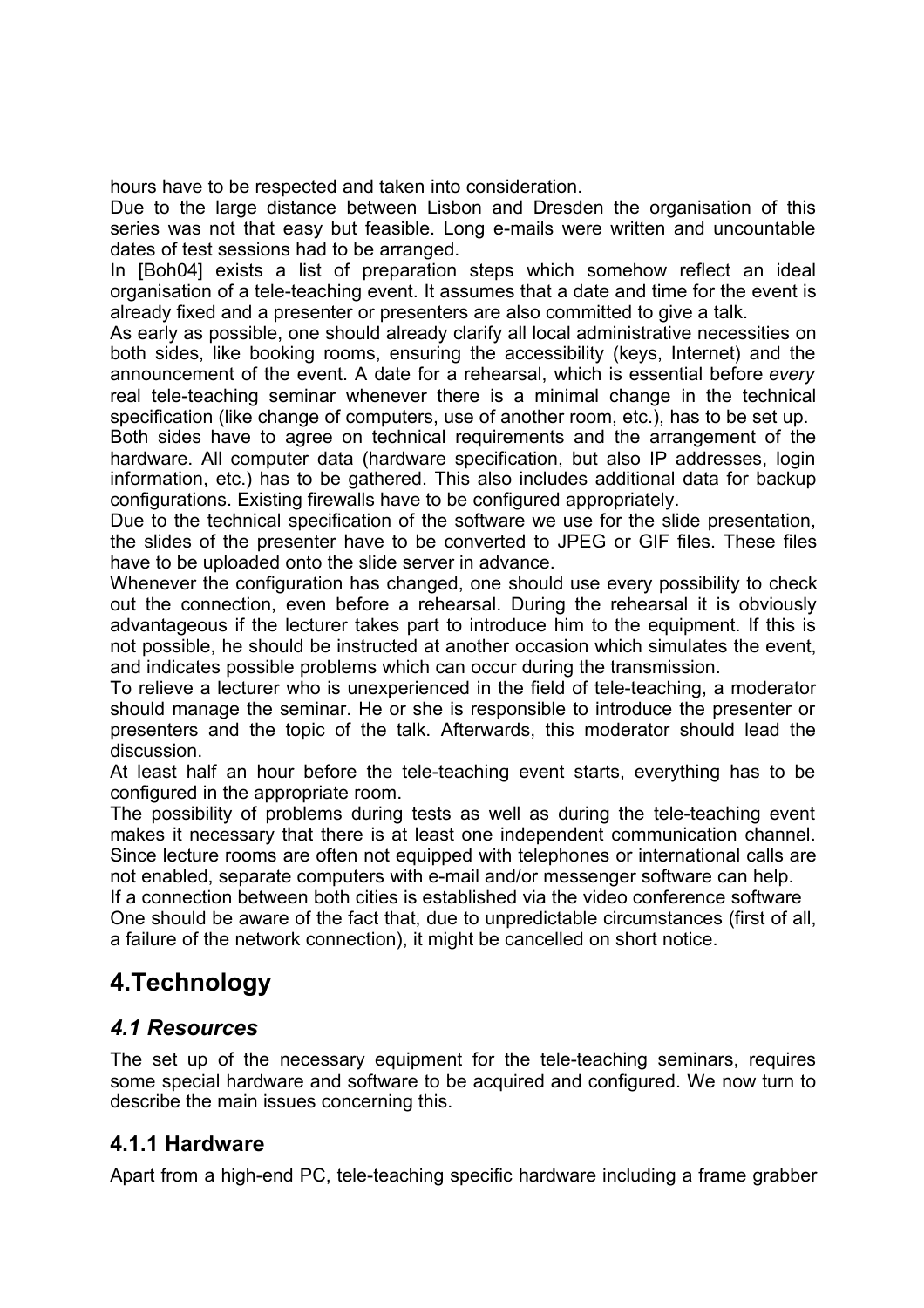(a TV signal converter (camera-to-PC) special device), a camera, two wireless (lapel and hand) microphones with respective receivers and a pair of loudspeakers were bought and properly connected to the PC.

The camera or cameras are used to film and transmit the lecturer during the talk, or the audience when appropriate, usually after the talk, during the discussion period. Typically, the lecturer is wearing the wireless lapel microphone to leave his/her hands free. The hand microphone is used for the audience to pose questions to the lecturer.

It is recommended to have backup devices for all necessary components. In fact, they should be exactly the same as the first choice devices such that replacements do not require any kind of reconfiguration.



*Illustration 1 Steffen Hölldobler, giving a talk for Lisbon and Dresden. (20.01.04)*

In Illustration 1 you can see Steffen Hölldobler giving a talk by using the tele-teaching equipment. He is wearing a wireless lapel microphone as already mentioned before. In front of him, there is the laptop running the slide presentation. He is controlling it by himself. Right behind Steffen Hölldobler, the slides are projected on the wall to be visible for the local audience.

Furthermore, there is a display next to him, showing the picture of the video conference. The computer running the according software is controlled by an administrative person. The video conference is projected left behind the presenter.

Additionally, there is a second camera to record the local audience. This setting might be clarified by Illustration 2 which depicts a view onto the scene.

What is not given in this diagram, are the possibilities to handle fast switching between the audience, probably posing a question, and the lecturer answering it. A switch mixer for commuting between the signals from both microphones (hand and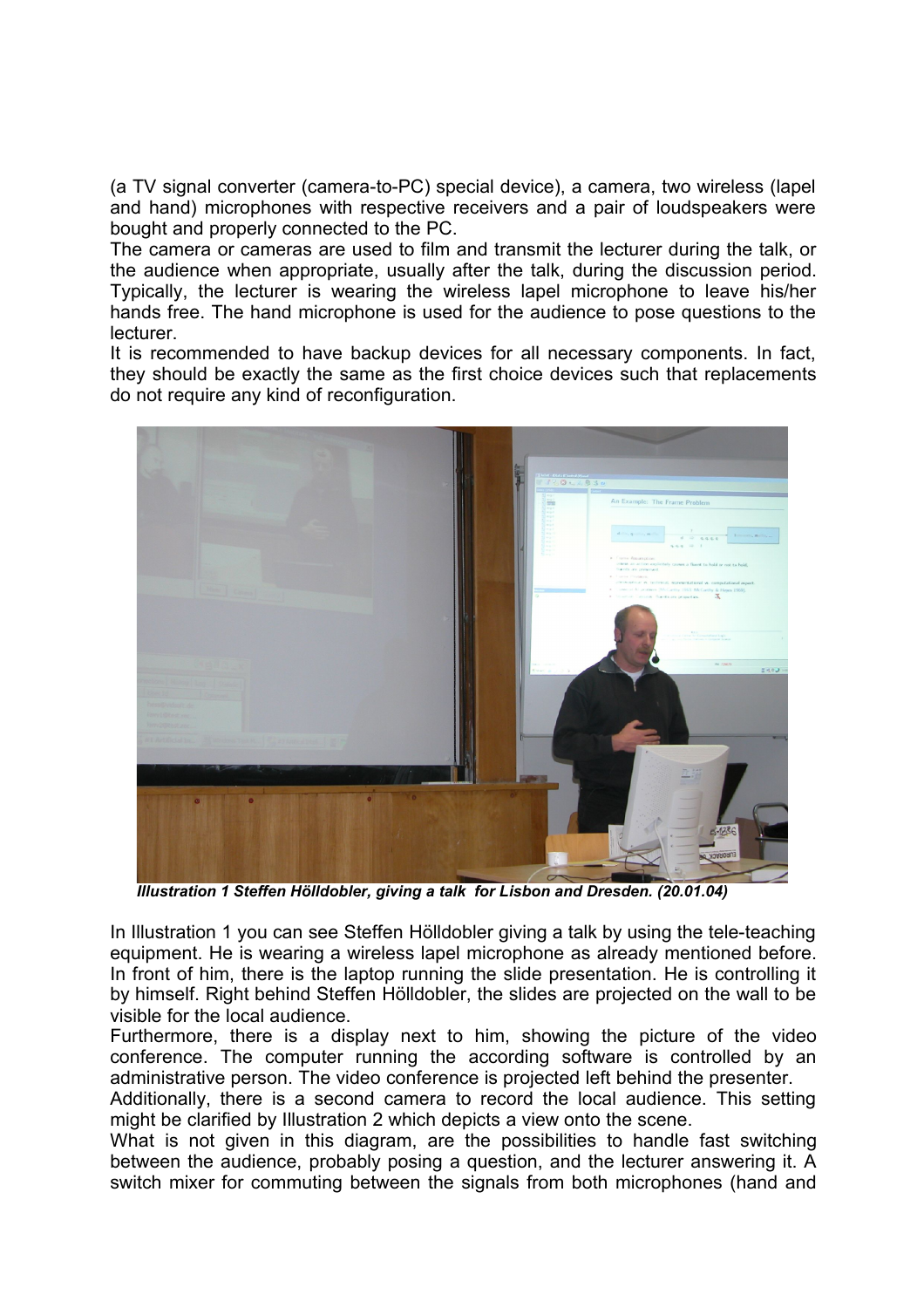lapel) is convenient to facilitate the transmission of the signal. Furthermore, we used a change-over gate between the two cameras to change the transmitted picture by avoiding a very slow camera panning.



*Illustration 2 The Setting of a Tele-Teaching Event.*

*1. Data Projector, Projecting the Slides on the Wall left behind the Presenter.*

*2. Data Projector, Projecting the Video Conference on the Wall right behind the Presenter.*

- *3. Auditorium.*
- *4. Display, Presenting the Video Conference to the Presenter.*
- *5. Camera, Recording the Presenter.*
- *6. Notebook, Running the Slide Presentation.*
- *7. Camera, Recording the Audience.*
- *8. Presenter.*
- *9. Notebook, Running the Video Conference.*
- *10. Administrative Person, Controlling the Video Conference.*

#### **4.1.2 Software**

As already said above, we chose *WebCall* for the slide presentation. This is a java based tool which is very easy to handle. It is divided into a part for the lecturer, the *WebCall* Agent, and a part for the audience, the *WebCall* Client. Illustration 3 shows a screenshot of the *WebCall* Agent.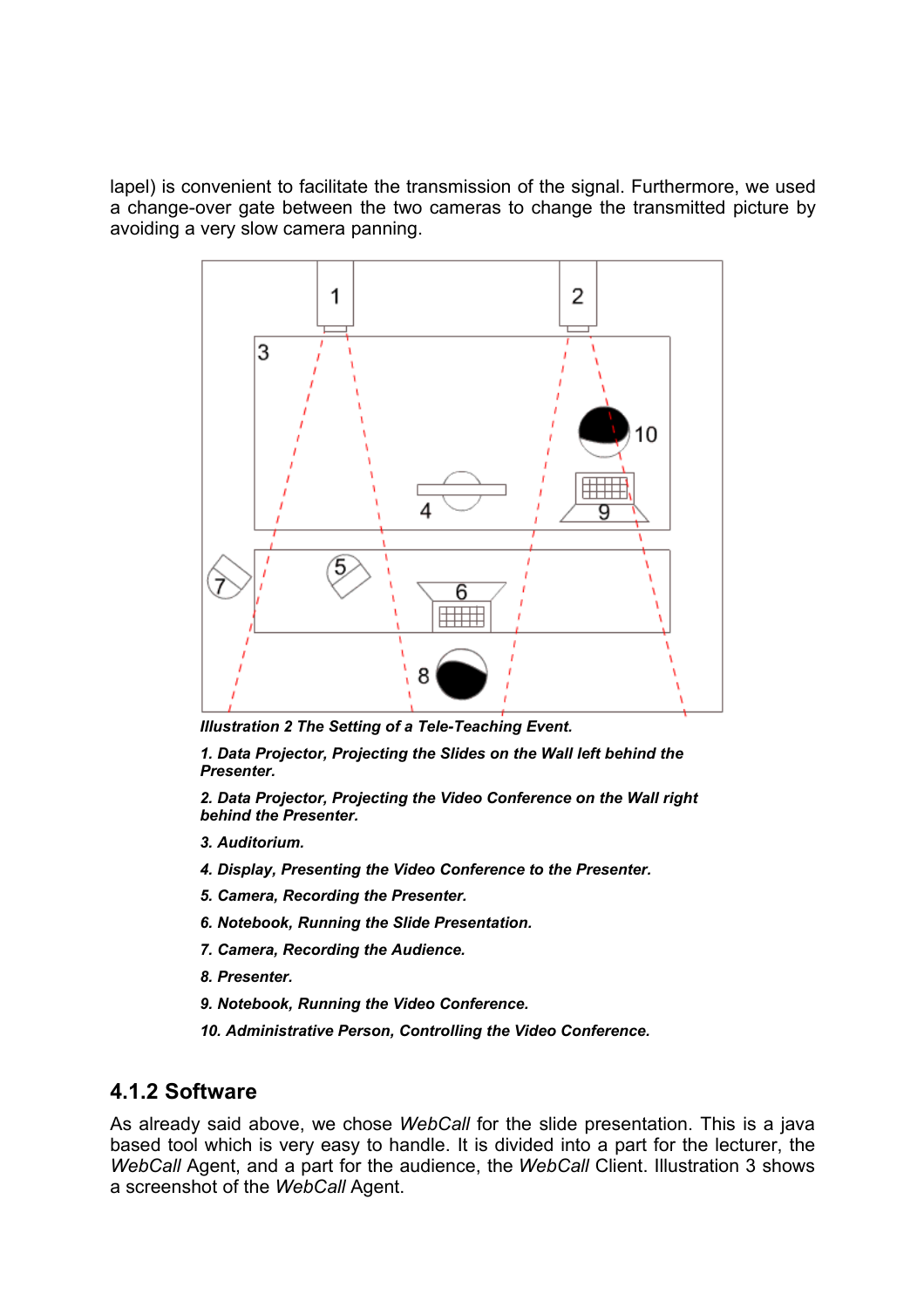

*Illustration 3 A Screenshot of the Slide Presentation Software.*

The lecturer uses the Agent to present his slides. As mentioned above, the slides have to be uploaded onto a server in advance. During the presentation the lecturer just has to flip through the pages. On the remote side, just a browser is needed, since the client runs as a Java plugin. Up to 250 Clients can watch a presentation simultaneously.

We never had problems concerning bandwidth or quality using this tool.

For the video transmission several existing applications were tested. However, the easy available standard video conference systems (running under Microsoft Windows), like *Netmeeting* or *MSN Messenger* could not fulfill the quality needs for a successful tele-teaching presentation.

Finally, *VidConference* was chosen as the software for the video transmission 4 .

*VidConference* revealed itself as the application with the highest data compression rate between peers of a video conference session. It is a client/server application first establishing a session handshake via a *VidConference* server and then letting the clients exchange audio and video data in a peer-to-peer fashion.

*VidConference* and likewise most video conference software use a specific port for the transfer of audio/video data. This requires a special attention to the configuration of the firewalls.

In principle, a video conference would already work with a normal ISDN connection, however, to guarantee a high picture and audio quality favorably for tele-teaching, a broadband connection is required. Usually, every university provides the appropriate

<sup>4</sup> Since the software was

developed at the TU Dresden, we also profit from a direct support by the developers.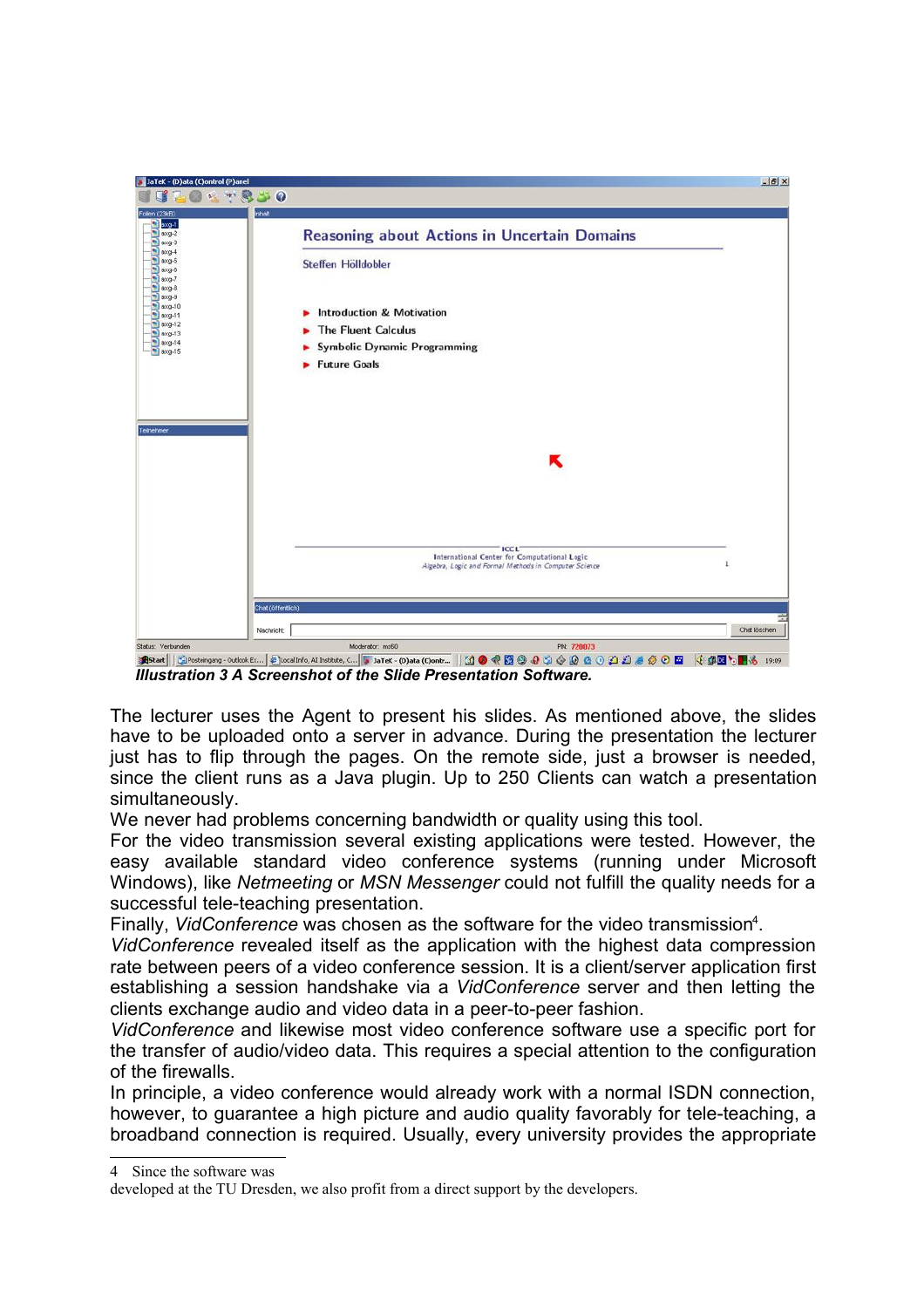Internet connection needed for such a transmission. However, since the traffic on the university line is shared with all users on a campus, a prioritisation might be necessary. With the appropriate configuration the software provides a picture which is very satisfactory, even in the case of movements (the screen shot in Illustration 4 can of course only illustrate a frozen image).



*Illustration 4 A Screenshot of the Windows Screen with two parallel Pictures of the Video Transmission Software and its Control Interface.*

#### *4.2 Problems and Solutions*

International tele-teaching sessions occur on top of several layers of software and hardware components. Therefore, it is hardly possible for us to control every part of the system and to avoid errors.

First of all, we mainly had to cope with several network problems during tests and also during live sessions. They led to poor audio and video quality due to a high packet loss and sometimes to connection breakdowns when the quality dropped drastically. Of course, the network conditions between two international peers are totally out of control for both partners and they may occasionally degrade audio/video transmission. So, our troubleshooting was focussed on the local network.

In an academic environment, the traffic of a tele-teaching session will flow in parallel with the remaining traffic of hundreds of students, teachers, researchers and all other staff. In order to guarantee a high-quality audio/video transmission a prioritisation of the traffic may be necessary.

Traffic Shapers are special hardware devices designed to control, monitor, and prioritise traffic. The correct configuration is not trivial and requires special attention. Several tests should be led to effect to make sure the correct prioritisation policy is being used. Also routers and other complex network devices may require some finetuning in their configuration.

The main causes of the problems we found were related to the configuration of routers and traffic shapers. The detection and resolution of network related problems, such as an inappropriate network device configuration, requires, in most cases, the collaboration of other people, namely Systems Administrators. Sometimes the collaboration of people from outside the universities, such as national

organisations for Internet traffic routing, is also essential. These factors must be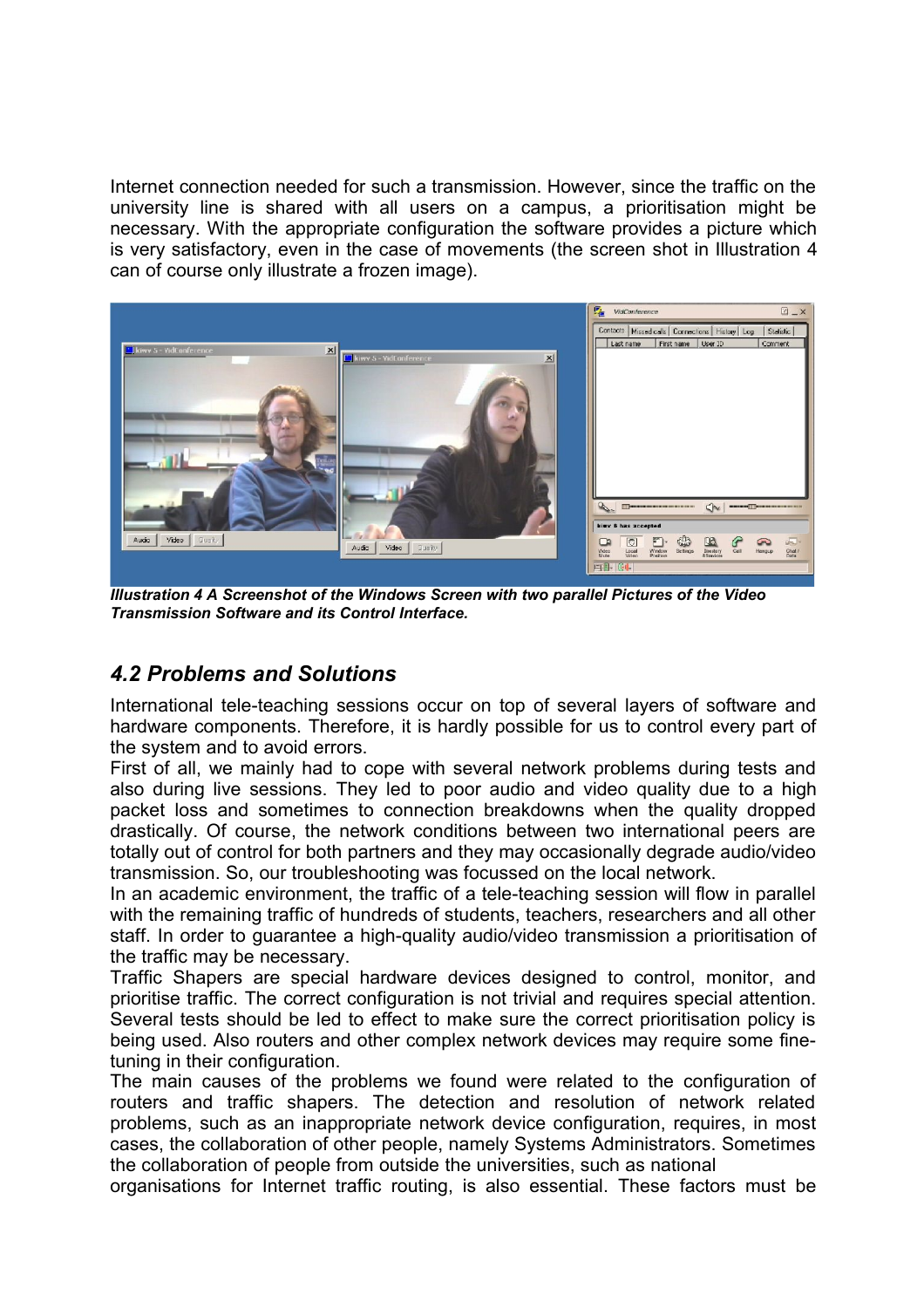considered as they may impose time constraints in the resolution of problems: the work schedule of these persons must be respected.

For facilitating the detection and solution of problems an independent communication channel, such as e-mail or chat, is highly recommended.

The second type of problems was linked to the local hard- and software. For several times *VidConference* itself crashed leaving us no alternative but to restart the application and establish a new connection. This might be caused by a compatibility problem between hard- and software. Nevertheless, this was solved by constantly updating drivers and *VidConference*.

The most important thing for a tele-teaching event is the sound. There is no advantage to the audience if they can see a perfect picture of the lecturer but do not get anything of what he is talking about. Therefore, one should take enough time for tuning the audio equipment. The experiences required for this task can be gained by several tests. A high number of spare batteries are needed, specially for the wireless microphones.

Also the lightning conditions have to be checked. The transmitted picture will be of poor quality if there is for example just one source of light in the considered room and the camera points directly in this direction. We achieved the best results when we just used artificial light and covered the windows with curtains.

## **5. Conclusion**

Our experiences showed that a successful use of tele-teaching in an international cooperation is possible. First of all, the basis for this is a common scientific

research field of the participating institutions. Under this premise, tele-teaching can enrich the educational programme in Computer Science in a significant way. The technical effort to perform a tele-teaching seminar is not negligible but feasible. It requires a time-consuming preparation of the configuration, in cooperation with complaisant support from the computing services of the institutions. However, this is a valuable investment to compete for an innovative improvement of Computer Science Education.

### **Acknowledgement**

The tele-teaching project is part of several international projects from which it received funding. Firstly, it is part of Workpackage 12 Education and Training of the European Network of Excellence CologNet. Secondly, it is integrated in the double master degree project between UNL and TUD, funded by the German Academic Exchange Service DAAD. It will serve for the International Master program in Com-

putational Logic of the universities of FU Bozen/Bolzano (Italy), TU Dresden Germany), UN Lisbon (Portugal), UP Madrid (Spain) and TU Wien (Austria), which was recently awarded as European Master by the European Union within the Erasmus Mundus programme. In addition, the use of tele-teaching is also planned for the Asia-Link project between TU Dresden, UN Lisbon, the University of Indonesia at Jakarta and Hanoi University of Technology (Vietnam),which is also funded by the European Union.

The authors thank Steffen Hölldobler (Dresden) and Luís Moniz Pereira (Lisboa) as scientific partners in the project. For the technical support, the help of Axel Großmann (Dresden), Paulo Matos (Lisboa) and Sebastian Dähne (Dresden) was